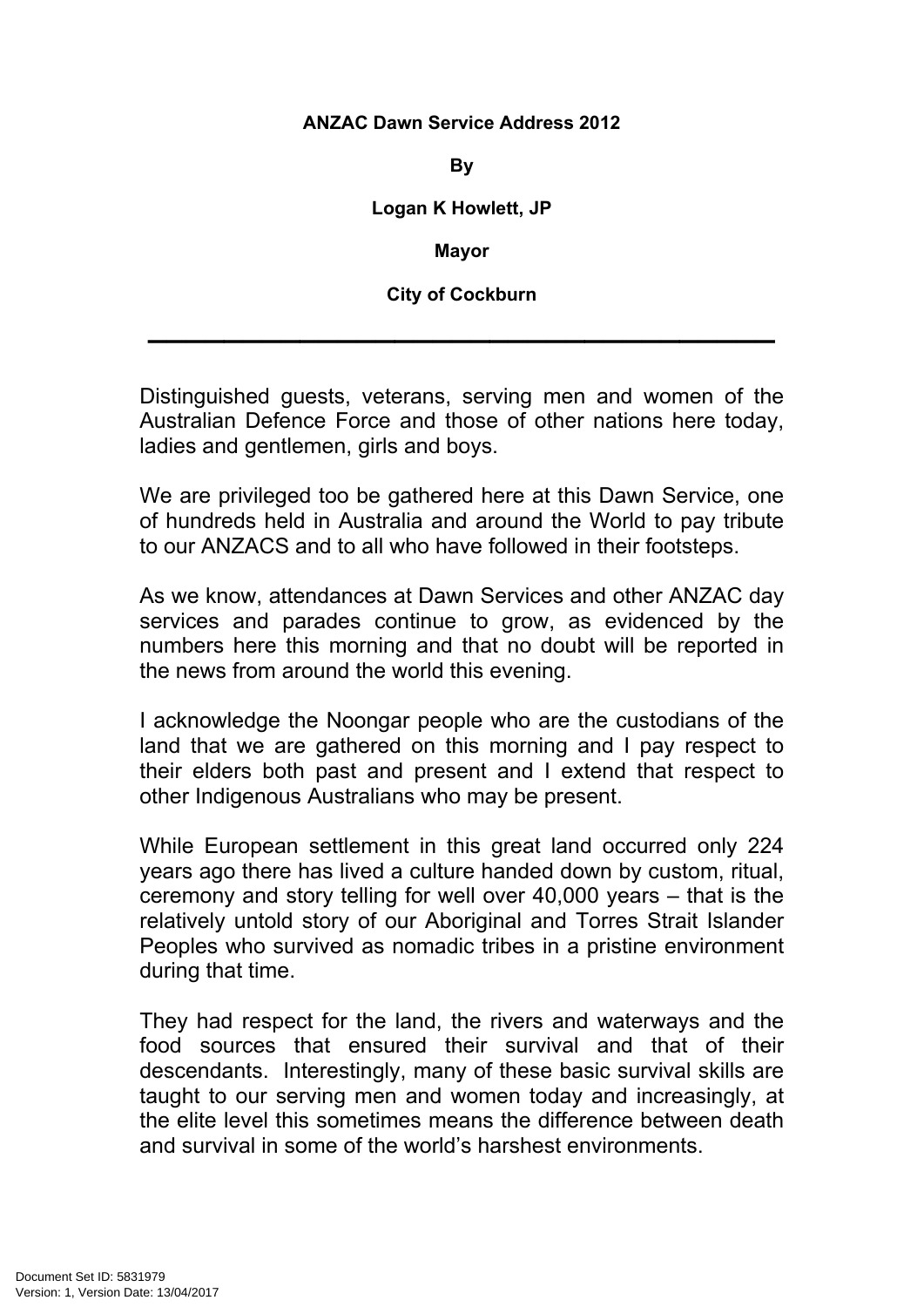And that's where I begin today.

The time span 1854 to 1856 – it was the Crimean War - the guns captured from the Russians during that war and the use of the metal from those guns is also one of custom, ritual, ceremony and story telling handed down through the generations.

I stand before you today knowing that this story will continue to be told for generations to come – a story of battlefields, parade grounds, ceremonial occasions and even museums housing memorabilia.

As the metal is taken from those guns captured in the Crimean War and melted down, hand crafted and shaped to perfection they symbolise the action of one person or several in the heat of battle – they reflect on those who have layed down their life so that others may live – they sometimes shape the outcome of battles – they can prove to be the turning point of a war - of one's life, one's country.

They inspire young men and women to 'dare to dream', to fulfil a childhood passion, to stand in awe, to admire and to reflect on the value of life and how another could sacrifice his or her life for the sake of others.

It has remained unchanged over time - a Maltese Cross in bronze adorned by a crown surmounted by a crowned lion, the emblem of the British royal family, in the centre, with a scroll bearing the inscription, 'For Valour'. On the reverse is inscribed the date of the action. The name and regiment of the holder are inscribed on the back of the suspension bar. The ribbon is red for all Services.

Its wearer is one who possesses supreme courage, a disregard for danger and a complete devotion to duty.

In 1956, Her Majesty Queen Elizabeth II, spoke at a parade in London's Hyde Park to mark the centenary of the first award of the Victoria Cross.

In recalling that troops from throughout the Commonwealth had received the supreme award, she said: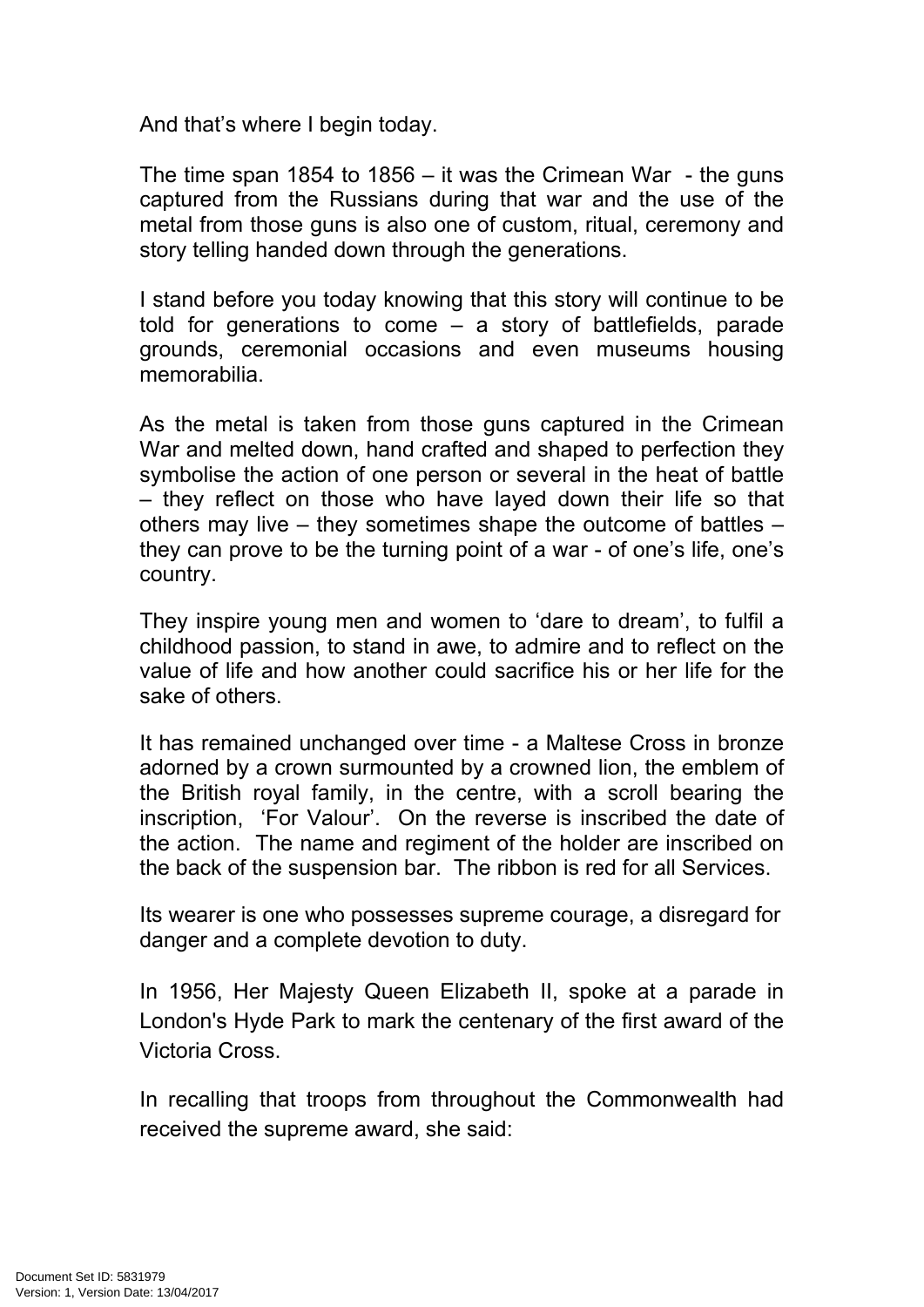*They were men of all ranks, and they came from all walks of life. They were different colours and creeds. They fought in many lands and with many different weapons. But their stories are linked by a golden thread of extraordinary courage. Each man…gave the best that a man can give and all too many gave their lives.*

There are 98 Australians who have received the Victoria Cross, and their actions span more than a century.

The first Victoria Cross awards were to 6 members of the colonial forces in the Boer War.

Following that, there were 66 awards during the First World War; 20 in the Second World War; and 4 in the Vietnam War.

In the last few years, the Victoria Cross for Australia has been presented to Corporal Mark Donaldson and Corporal Benjamin Roberts-Smith for their conspicuous acts of gallantry in action, in circumstances of extreme peril in Afghanistan.

The glorious fellowship of the Victoria Cross remains unique, it has no order nor chapel. The insignia is a small bronze cross costing a few dollars. It is confined to no caste, imposes no religious requirement nor colour bar.

In the words of the Warrant 'Neither rank nor long service, nor wounds, nor any other circumstance or condition whatsoever, save the merit of conspicuous bravery' shall entitle a man to the award.

You will know that recipients of this Award speak of those around them and not themselves when bestowed with this greatest of honours.

They will say that their courage is personified in the acts of the men around them and the necessity and reliance on each other to get the job done.